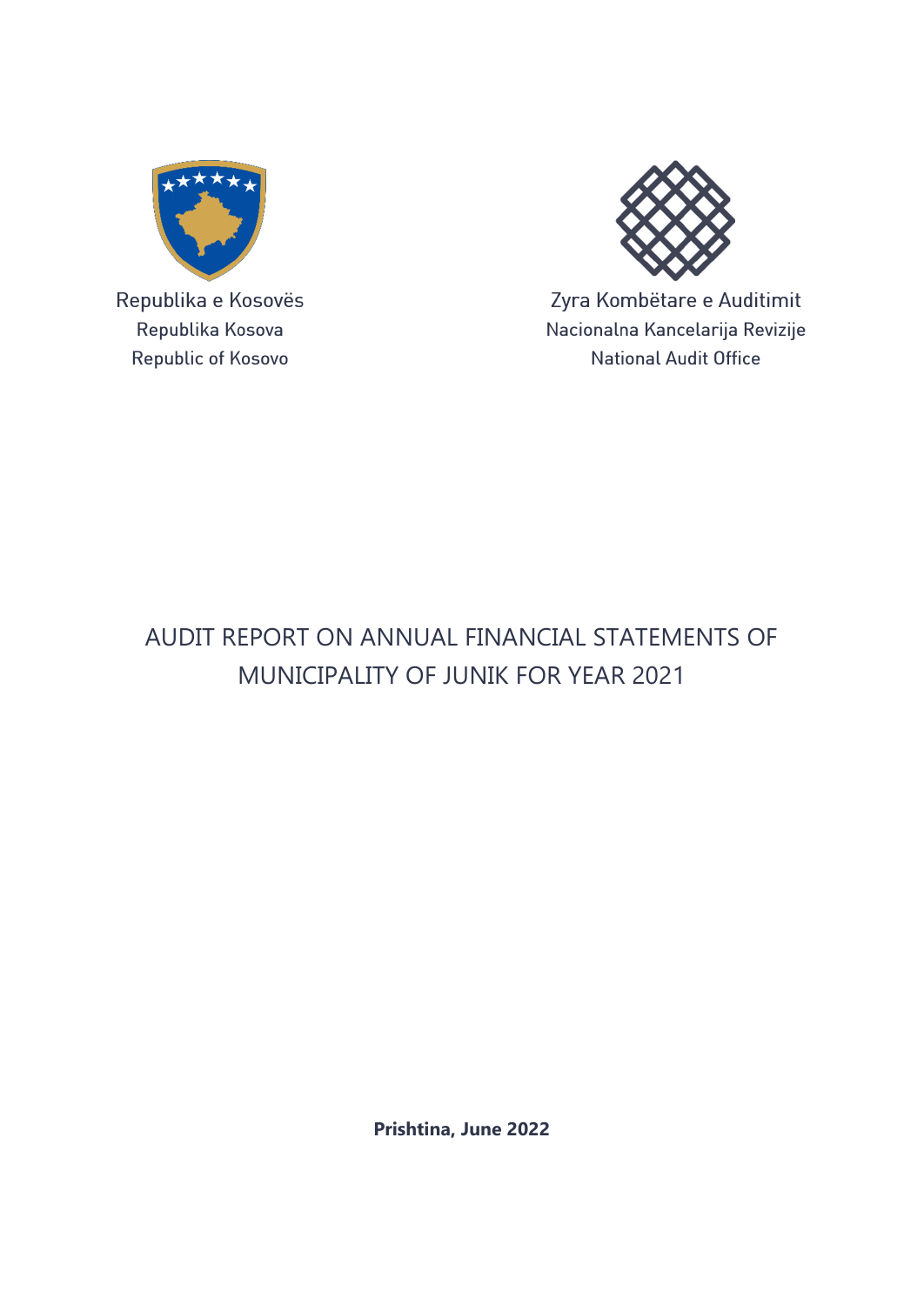# TABLE OF CONTENT

| 3              |                                                                                              |  |
|----------------|----------------------------------------------------------------------------------------------|--|
| $\overline{4}$ |                                                                                              |  |
|                | Annex I: Letter of confirmation/ Comments of BO regarding the audit report (if any)17        |  |
|                | Annex II: Explanation regarding different types of opinion applied by NAO and other          |  |
|                | This report is a translation from the original Albanian version. In case of any discrepancy, |  |
|                | the Albanian version shall prevail.                                                          |  |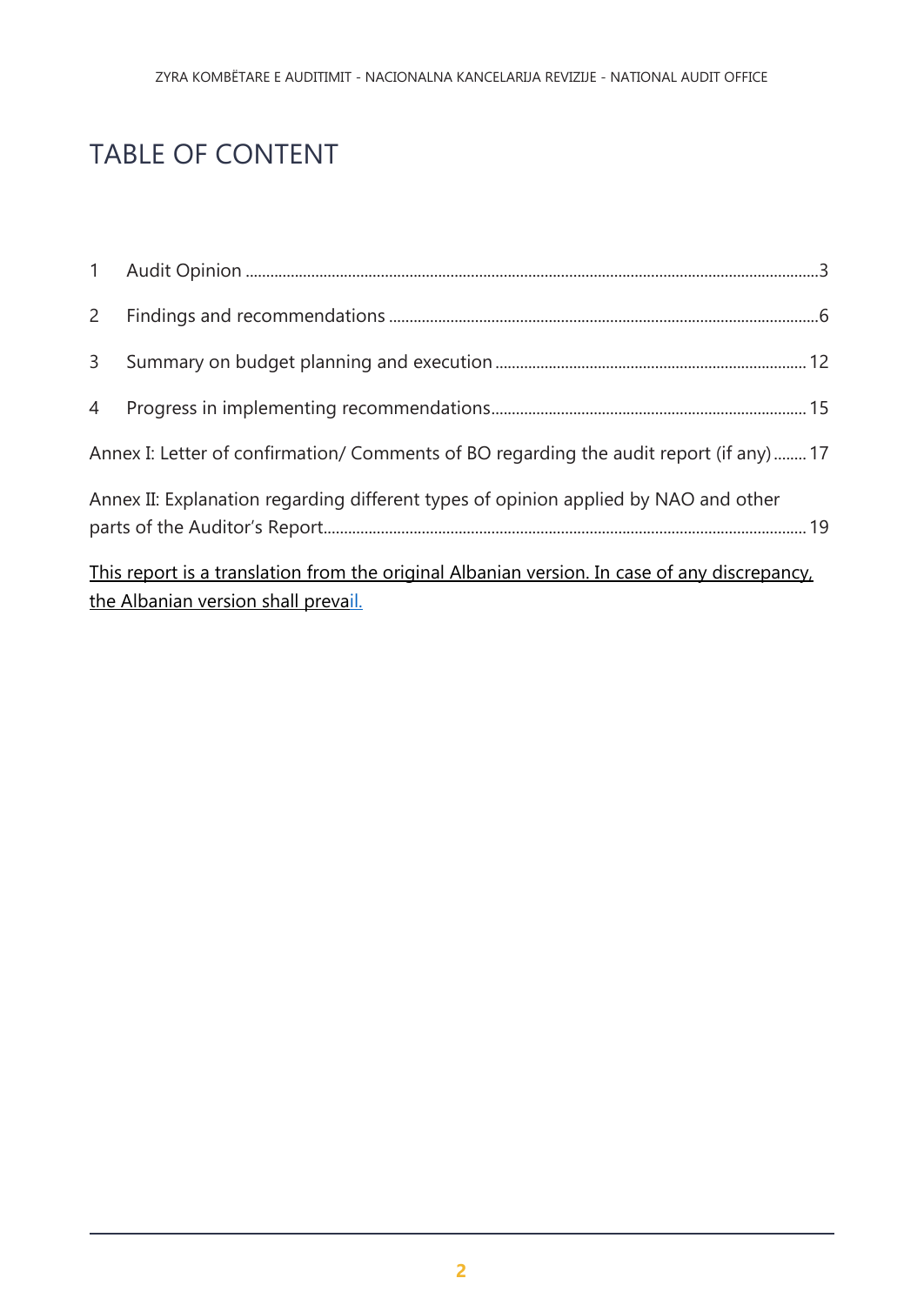# <span id="page-2-0"></span>1 Audit Opinion

We have completed the audit of the financial statements of Municipality of Junik for the year ended on 31 December 2021 in accordance with the Law on the National Audit Office of the Republic of Kosovo and International Standards of Supreme Audit Institutions (ISSAIs). The audit was mainly conducted to enable us to express an opinion the financial statements and conclusion on compliance with authorities<sup>1</sup>.

### **Unmodified opinion on annual financial statements**

We have audited the annual financial statements of Municipality of Junik, which comprise the statement of cash receipts and payments; budget execution report; and explanatory notes to financial statements, including a summary of significant accounting policies and other reports<sup>2</sup>, for the year ended as at 31 December 2021.

In our opinion, the annual financial statements of Municipality of Junik, give a true and fair view in all material respects, in accordance with International Public Sector Accounting Standards under cash-based accounting.

#### **Basis for the opinion**

We conducted our audit in accordance with International Standards of Supreme Audit Institutions (ISSAIs). Our responsibilities under those standards are further described in the Auditor's Responsibilities for the Audit of the Financial Statements section of our report. NAO is independent from the auditee, in accordance with INTOSAI-P-10, ISSAI 130, NAO Code of Ethics, and other requirements relevant to our audit of the budget organisations' AFS. We believe that the audit evidence we have obtained is sufficient and appropriate to provide a basis for our opinion.

### **Conclusion on compliance**

 $\overline{a}$ 

We have also audited whether the processes and underlying transactions are in compliance with the established audit criteria arising from the legislation applicable for the auditee as regards making use of financial resources.

In our opinion, beside to the impacts of the issue described in the Basis for Compliance Conclusion, transactions carried out in the process of execution of Municipality of Junik budget have been, in all material respects, in compliance with the established audit criteria arising from the legislation applicable for the auditee related to the use of financial resources.

<sup>1</sup> Compliance with authorities – compliance with all the public sector laws, rules, regulations, and relevant standards and good practices

<sup>&</sup>lt;sup>2</sup> Other reports are required under Article 8 of Regulation no.01/2017 on Annual Financial Report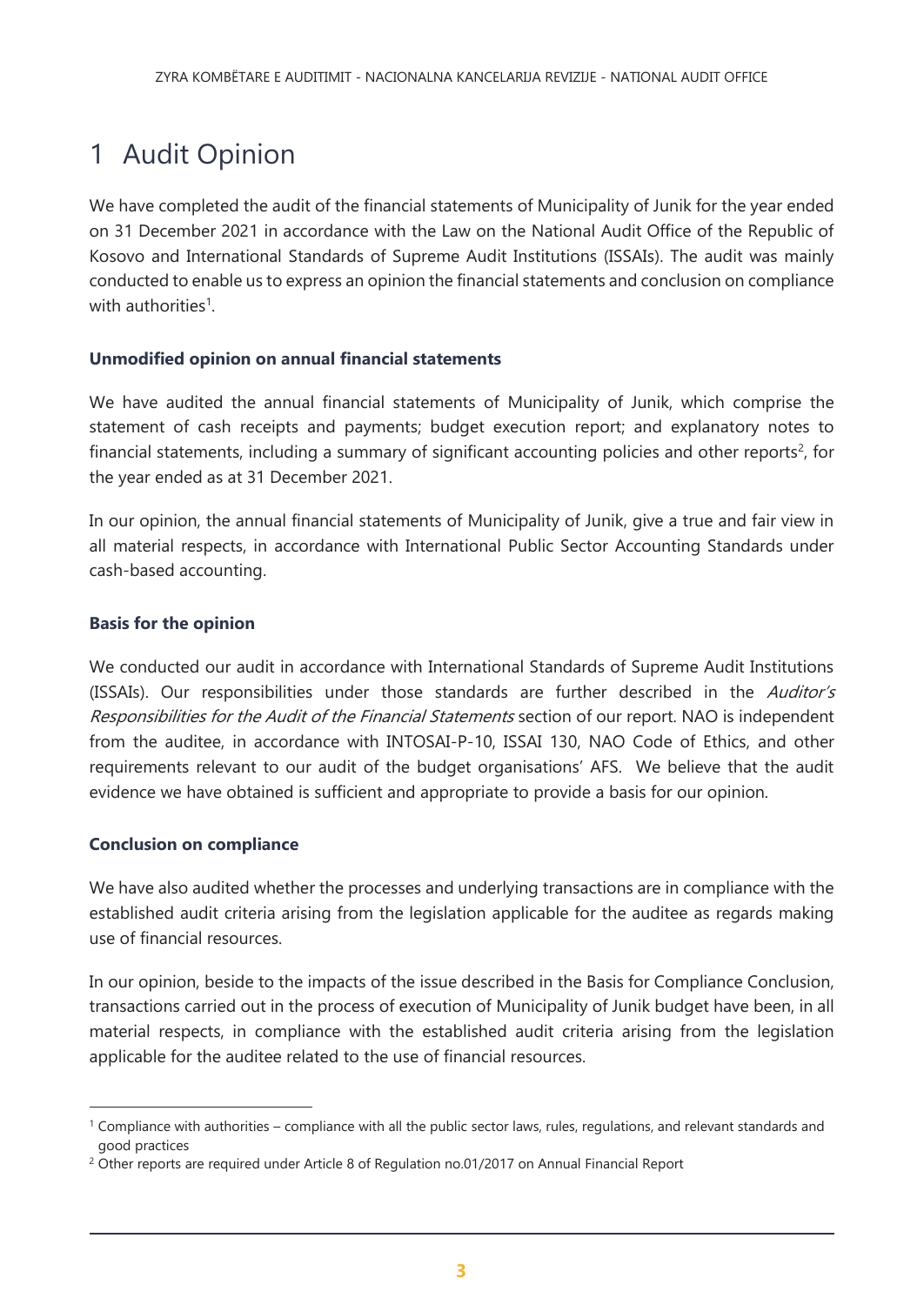#### **Basis for the conclusion**

The Municipality of Junik in 4 capital projects had entered into contractual obligations beyond budgetary possibilities and contrary to the PPL Article 9, point 3. (see issue B1).

We conducted our audit in accordance with International Standards of Supreme Audit Institutions (ISSAIs). Our responsibilities under those standards are further described in the Auditor's Responsibilities for the Audit of the Financial Statements section of our report. NAO is independent from the auditee in accordance with INTOSAI-P-10, ISSAI 130, NAO Code of Ethics, and other requirements relevant to our audit of the budget organisations' AFS. We believe that the audit evidence we have obtained is sufficient and appropriate to provide a basis for our conclusion.

### **Responsibilities of Management and Those Charged with Governance for the Annual Financial Statements**

The Mayor of Municipality of Junik is responsible for the preparation and fair presentation of financial statements in accordance with the International Public Sector Accounting Standards – Financial reporting under the cash basis of accounting. In addition, The Mayor of Municipality of Junik is responsible for establishing internal controls which he determines are necessary to enable the preparation of financial statements that are free from material misstatements, whether due to fraud or error. This includes the fulfilment of requirements of the Law no.03/L-048 on Public Finance Management and Accountability (amended and supplemented) and Regulation no.01/2017 on Annual Financial Reporting of Budget Organisations.

The Mayor of Municipality of Junik is responsible to ensure the oversight of the Municipality of Junik's financial reporting process.

#### **Management's Responsibility for Compliance**

The Junik management is also responsible for the use of Municipality of Junik financial resources in compliance with the Law on Public Financial Management and Accountability, and all other applicable rules and regulations.<sup>3</sup>

#### **Auditor General's Responsibility for the audit of AFS**

Our objectives are to obtain reasonable assurance about whether the financial statements as a whole are free from material misstatement, whether due to fraud or error, and to issue an auditor's report that includes our opinion. Reasonable assurance is a high level of assurance, but is not a guarantee that an audit conducted in accordance with ISSAIs will always detect a material misstatement when it exists. Misstatements can arise from fraud or error and are considered material if, individually or

 $\overline{a}$ 

<sup>&</sup>lt;sup>3</sup> Collectively referred to as compliance with authorities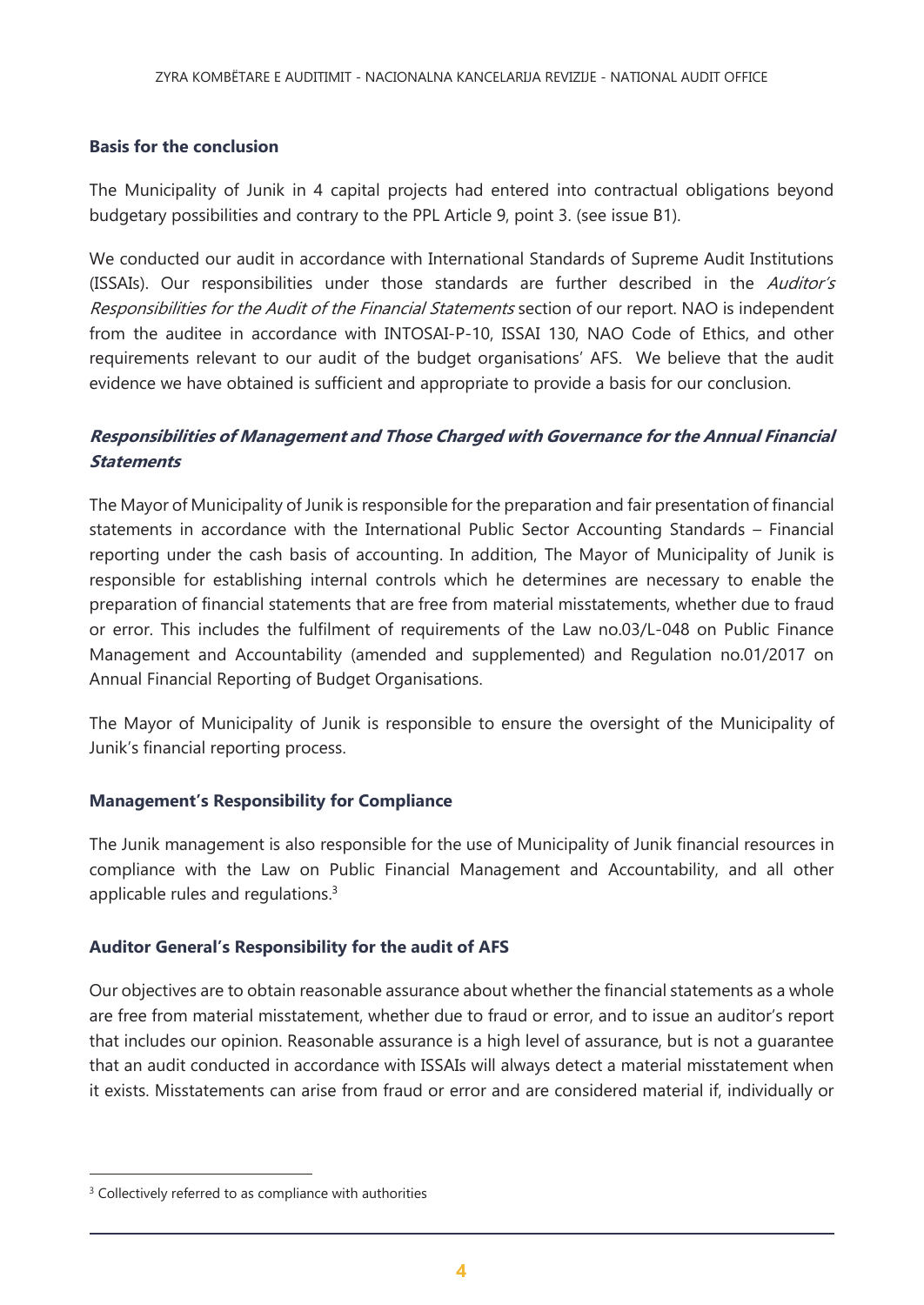in the aggregate, they could reasonably be expected to influence the economic decisions of users taken on the basis of these financial statements.

Our objective is also to express an audit opinion on compliance of respective Municipality of Junik authorities with all applicable policies, rules and regulations as regards making use of financial resources of the audited Organisation

As part of an audit in accordance with the Law on NAO and ISSAIs, we exercise professional judgment and maintain professional scepticism throughout the audit. We also:

- Identify and assess the risks of material misstatement of the financial statements, whether due to fraud or error, design and perform audit procedures responsive to those risks, and obtain audit evidence that is sufficient and appropriate to provide a basis for our opinion. The risk of not detecting a material misstatement resulting from fraud is higher than for one resulting from error, as fraud may involve collusion, forgery, intentional omissions, misrepresentations, or the override of internal control.
- Identify and assess the risks of non-compliance with authorities, whether due to fraud or error, design and perform audit procedures responsive to those risks, and obtain audit evidence that is sufficient and appropriate to provide a basis for our opinion on compliance with authorities. The risk of not detecting an incidence of non-compliance with authorities resulting from fraud is higher than for one resulting from error, as fraud may involve collusion, forgery, intentional omissions, misrepresentations, or the override of internal control.
- Obtain an understanding of internal control relevant to the audit in order to design audit procedures that are appropriate in the circumstances, but not for the purpose of expressing an opinion on the effectiveness of the Municipality of Junik internal control.
- Evaluate the appropriateness of accounting policies used and the reasonableness of accounting estimates and related disclosures made by management.
- Evaluate the overall presentation, structure and content of the financial statements, including the disclosures, and whether the financial statements represent the underlying transactions and events in a manner that achieves fair presentation.

We communicate with management and those charged with governance regarding, among other matters, the planned scope and timing of the audit and significant audit findings, including any significant deficiencies in internal control that we identify during our audit.

From the matters communicated with management, we determine those matters that were of most significance in the audit of the financial statements of the current period and are therefore the key audit matters. The audit report is published on the NAO's website, except for information classified as sensitive or other legal or administrative prohibitions in accordance with applicable legislation.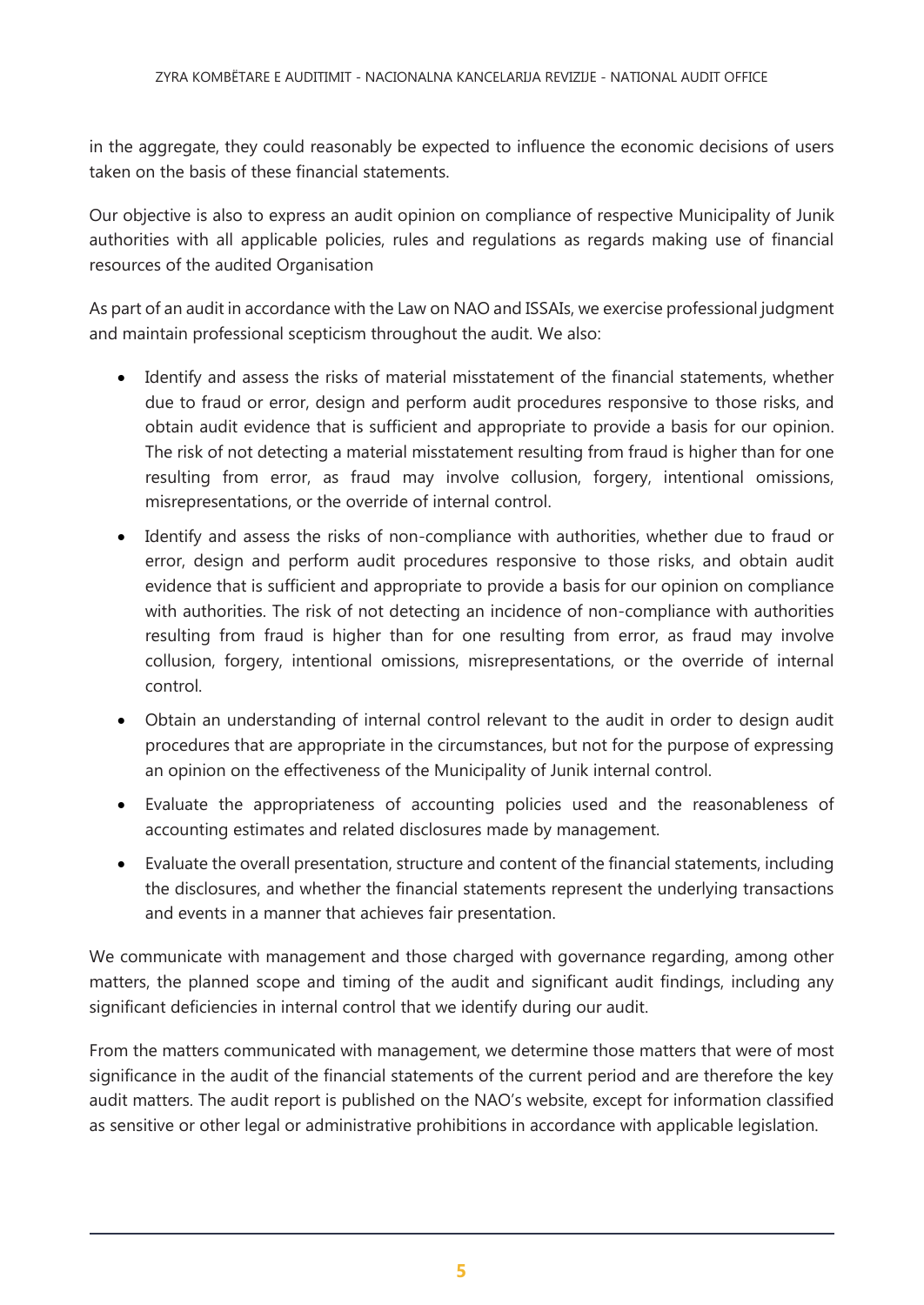# <span id="page-5-0"></span>2 Findings and recommendations

During the audit, we have identified areas of possible improvement, including internal control, that are presented for your consideration below in the form of findings and recommendations.

These finding and recommendations are intended to make necessary adjustment to the financial information presented in the financial statements, including disclosures in the notes, and improve internal controls relevant to financial reporting and compliance with authorities in connection to the management of public sector funds. We will follow up (review) these recommendations during next year's audit.

This report has resulted in four recommendations, of which one is new recommendation and three are repeated recommendations. For the status of the previous year's recommendations and the level of their implementation, see Chapter 4.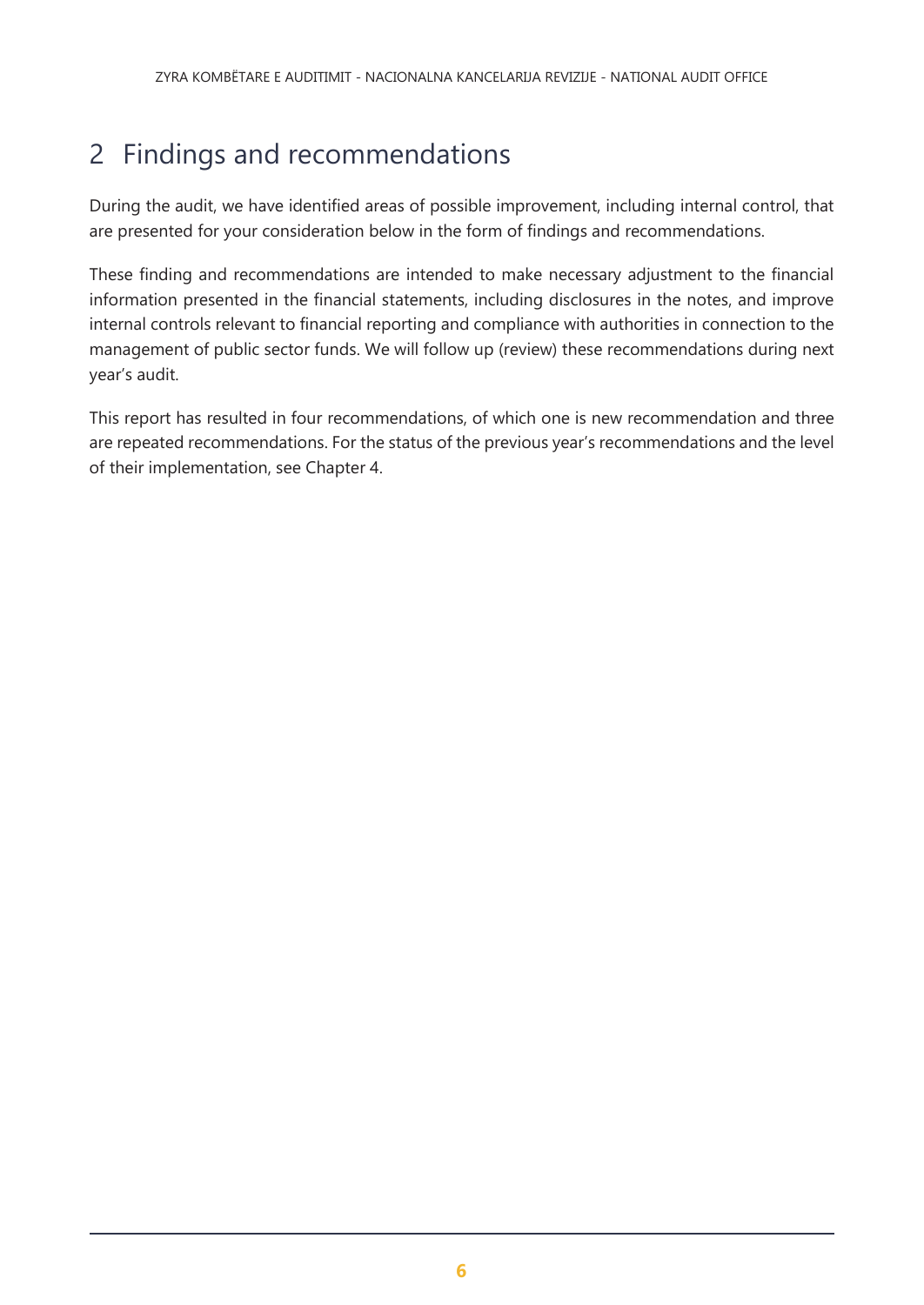## 2.1 Findings on issues of financial management and compliance

### 2.1.1 Capital Investments

The final budget for capital investments was €193,588, of which €121,334 were spent in 2021. They are related to road maintenance, asphalting of roads, opening of field roads etc.

#### **Issue B1- Signing of contracts beyond the estimated budget amount**

- **Finding** Based on LPP, article 9, point 3 If the contracting authority is a public authority or budget organization and the concerned procurement will give rise to financial obligations that are to be satisfied from appropriations expected in future fiscal years, the CFO shall ensure that the schedules attached to the Law on Budget Appropriations provide a reasonable basis to expect that sufficient funds will be appropriated to it in such future fiscal years for the purpose of satisfying such obligations
	- 1. For the project "Asphalting of the local road Junik Jasic" we have noticed that the budgeted value for three years was €135,000, while the contract was signed in the amount of €145,651 with a difference of €10,651, higher than the budgeted value.

In the Budget Law for 2021 there was no budget at all with the name of the project "Asphalting of the local road Junik - Jasic", while in the Budget Law for 2022 it entered as a new project but its total value was €55,000 adding the amount with the request approved by the MoF €80,000 from the reserve.

2. Co-financing with the Ministry of Economy and Environment (MEA) for the project "Construction of water supply in the neighbourhood Agim Ramadani" - the estimated value was €100,000, of which MEA would finance the amount of €80,000 while the municipality of Junik the amount of €20,000.

On 20.05.2021, the Ministry of Environment, Spatial Planning and Infrastructure (MESPI) had notified the Municipality of Junik that all cofinancing which had previously been determined by memorandum from MEA (now after the change of government in (MESPI) has been terminated.

The Municipality of Junik had signed the statement of needs and determination of the availability of funds and the contract dated 13.07.2021, which expires almost two months after being notified by MESPI for termination of co-financing. The value of the signed contract was €86,036, which did not have the funds approved in the budget law.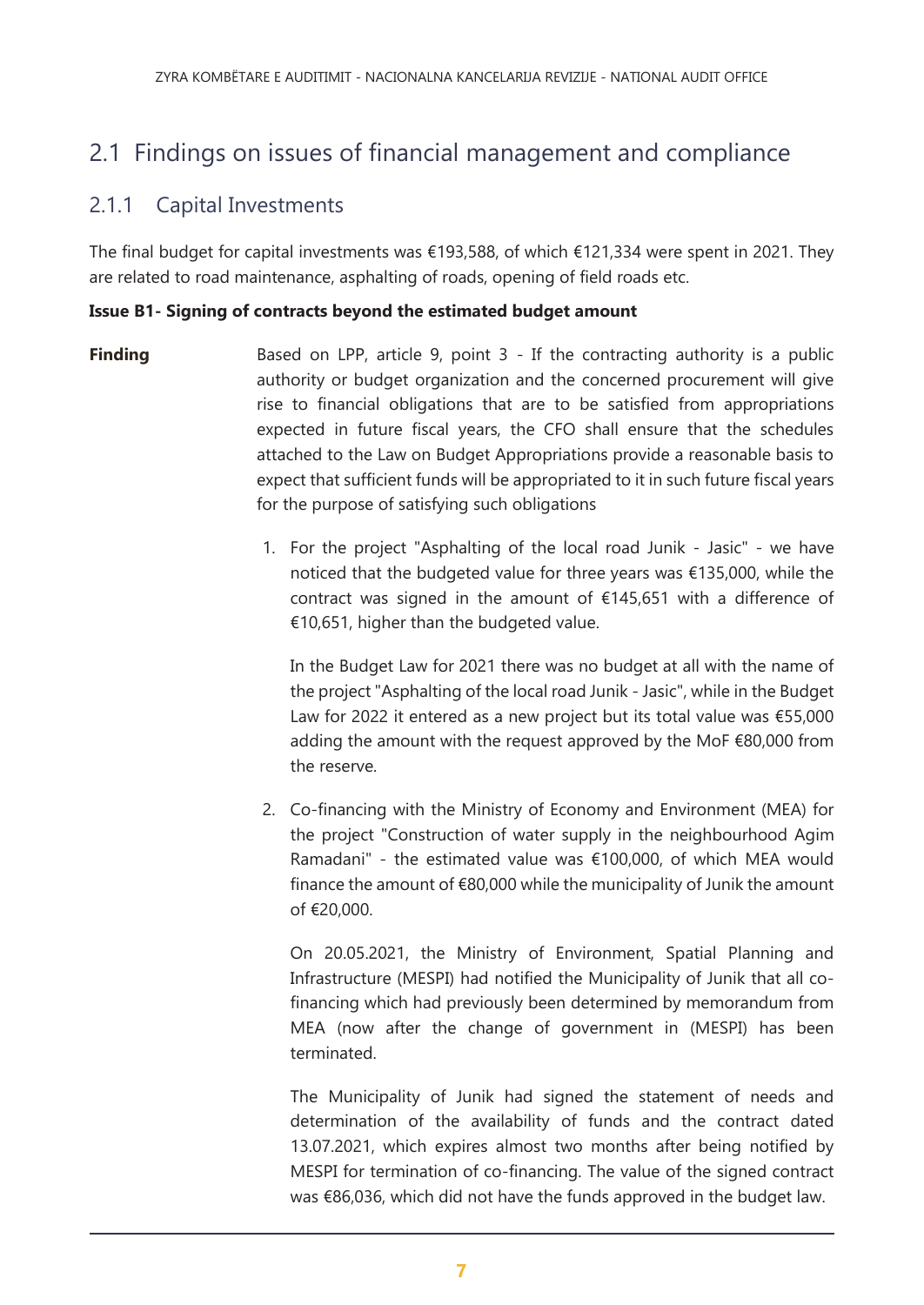- 3. For the contract for the construction of the "Memorial of KLA Martyrs Junik" co-financing with the Agency for Management of Memorial Complexes, in the amount of €48,360, we have noticed that for the part financed by the Municipality in the amount of  $£18,360$  there were no approved funds in the budget law for 2021.
- 4. The signed contract in the amount of €14,314 for "Construction of a Children's Park" was foreseen to be financed by the Ministry of Administration and Local Government with €10,264, while €4,050 by the Municipality. Procurement procedures were led by the Municipality and during their testing we have noticed that for 2021 there were no funds allocated for this project.

In the four projects mentioned above, we noticed that the Chief Financial Officer did not sign the statement on the availability of funds, but they were signed by other persons.

The abovementioned weaknesses have occurred as a result of poor project planning

- **Impact** Entering into contractual obligations by the municipality beyond budgetary possibilities and in contrary to the law, may affect and jeopardize the progress and implementation of projects as planned and may create additional costs for the municipality, putting the municipality in deep difficulties in fulfilling of created obligations.
- **Recommendation B1**The Mayor should ensure that the legal requirements are strictly applied so that the signing of contracts is done in accordance with the planned and approved budget, so that the implementation of projects is completed on time, and at no additional expenditure.

**Entity management response (Agree)**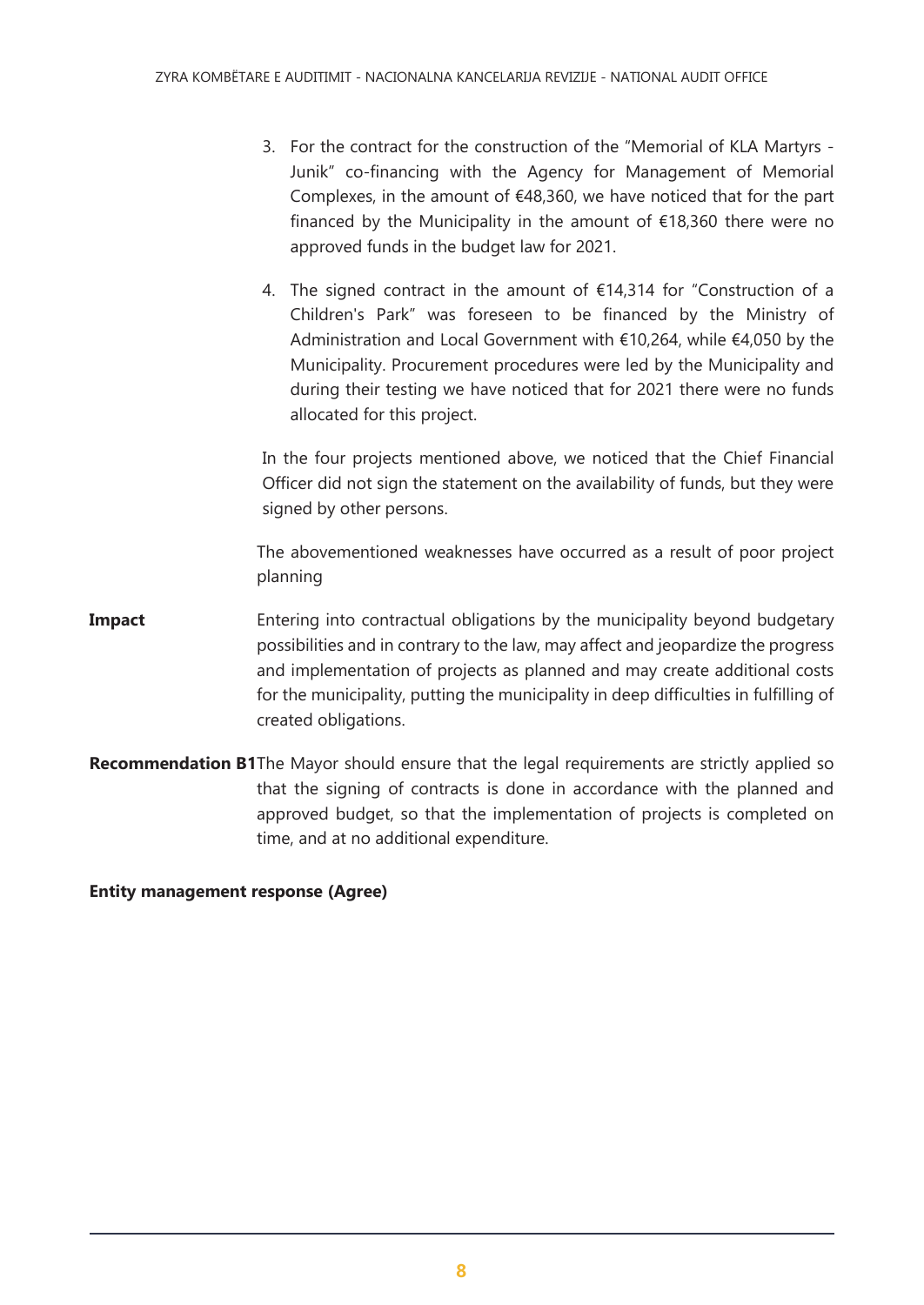## 2.1.2 Common issues for certain economic categories

The following common issues relate to economic categories such as: goods and services, and capital investments:

#### **Issue B2 –Commitment and purchase order with delay**

**Finding** The financial Rule No. 01/2013, article 22, defines the steps for processing of payments, where, the purchase request must be made (commitment of funds) initially, then to carry out with the processing of purchase order, then the goods must be received, then after receiving the invoice the payment must be executed.

> During the testing of payments, we have noticed that the commitment and purchase order were issued after receiving the invoices. These cases are as in the following:

- In 2 cases the commitment of funds and the processing of purchase orders was made after receiving the invoice; and
- In 4 cases the purchase order was issued after receiving the invoice.

This has occurred as a result of inefficient internal controls in the payment management and execution process.

- **Impact** Commitment of funds and processing of purchase orders with delays complicates the proper implementation of contracts and creates uncertainty about orders for supply, services or commencement of works.
- **Recommendation B2**The Mayor should ensure the improvement of internal controls so that the process of execution of payments is done in accordance with the financial rules for the public funds expenditure.

#### **Entity management response (Agree)**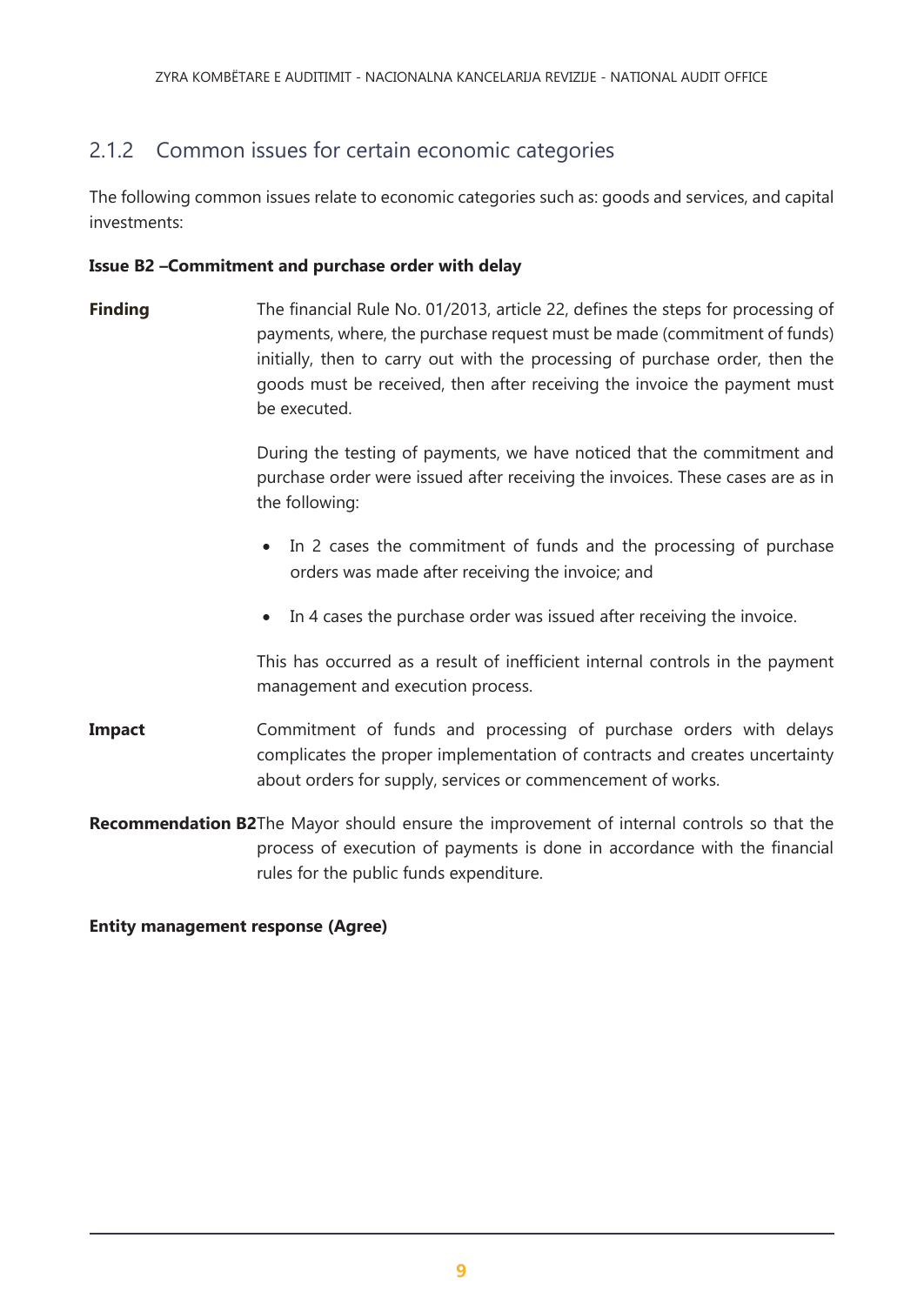## 2.1.3 Capital and non-capital assets

The presented amount in the AFS of capital assets is €15,752,588, non-capital assets is €29,090, while stocks were zero.

#### **Issue B3 – Shortcomings in asset registries**

**Finding** Based on the regulation for management of non-financial assets No. 02/2013, article 6 - each budget organization shall put in place and update a register of non-financial assets under its management. The register must be maintained separately for each asset individually and in aggregate form pursuant to categories classified according to the accounting plan. According to the article 22, point 1 – Depreciation of assets is carried out following the linear method

Shortcomings identified in relation to asset management are as following:

- The Municipality has not yet removed from the register of capital assets vehicles sold in 2019 by public auction which were out of use, except that the request from the Municipality was made to the MF on 28.12.2021. However, these assets are still listed in the asset register presented in the AFS;
- The value of assets under  $£1,000$  presented in the AFS in the amount of €29,090 does not match the annex to the statements. The value of this annex is €109,900 which includes stocks or stationaries. As such this ratio does not calculate the value of depreciation;
- A payment in the amount of €639 was not registered in the asset register under €1,000; and
- Furthermore, the value of stocks in the AFS was zero considering that stationaries were included in the annex to assets under €1,000.

Despite last year's recommendation this issue remains the same, the municipality had not yet implemented asset management controls. Also, the problems with the presentation of assets under €1,000 and stocks, are due to not updating the data with the reasoning that there was no contract for maintenance of the e-assets system by the MPA/MIA.

**Impact** Failure to update the registers as well as non-depreciation of assets affects the overestimation/underestimation of the asset register and thus consequently affects the information presented in the AFS not to be accurate.

**Recommendation B3**The Mayor should ensure that the capital asset registers are updated and the depreciation for non-capital assets is calculated.

#### **Entity management response (Agree)**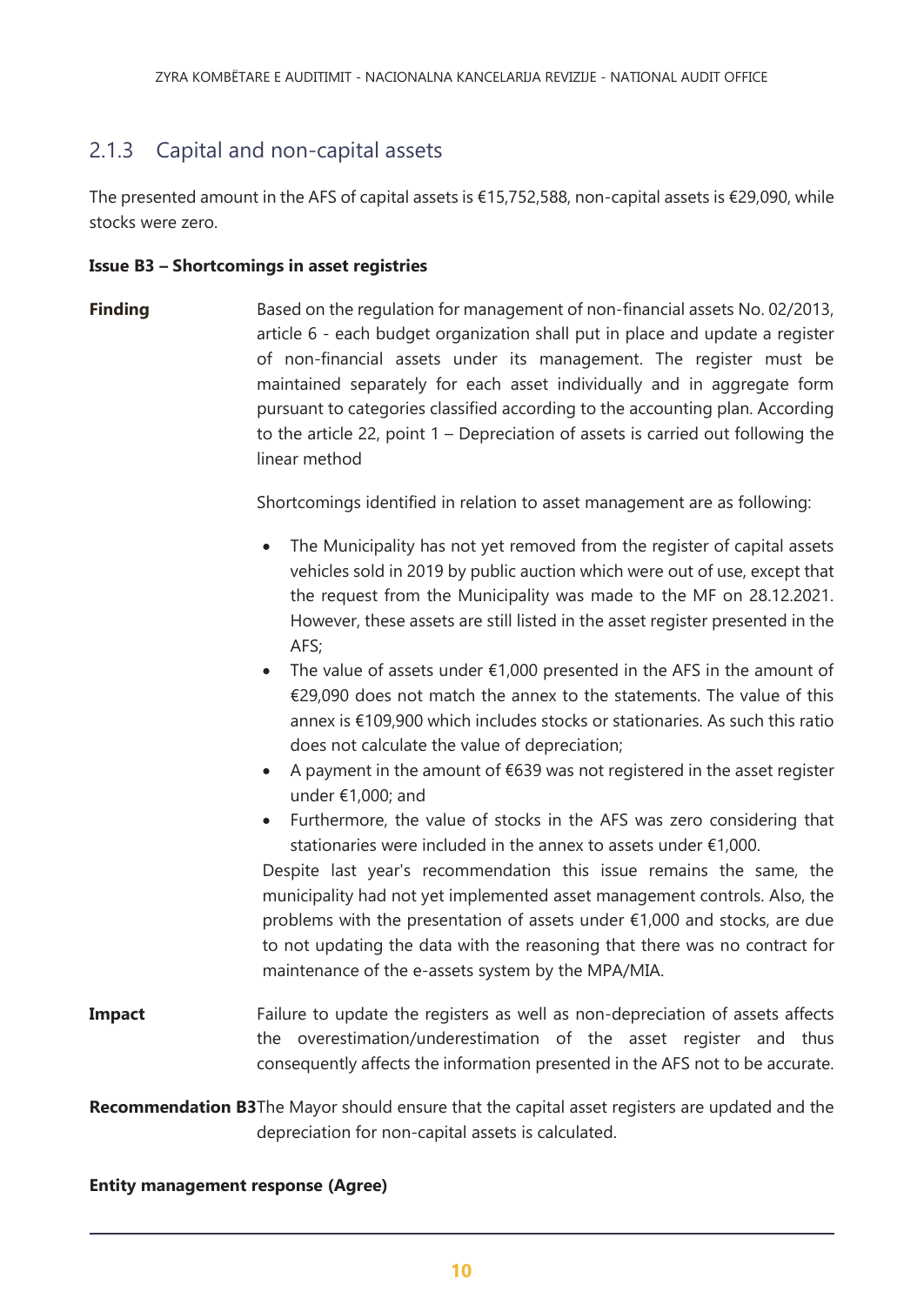## 2.1.4 Outstanding liabilities

The statement of outstanding liabilities at the end of the year 2021, was €105,533. These liabilities are carried forward to be paid in 2022.

#### **Issue A1 – Weaknesses in reporting of liabilities**

**Finding Article 6, of Financial Rule 02/2013 on Reporting outstanding liabilities of** budget organizations, requires that reports of outstanding liabilities of budget organizations are to be submitted within 15 days after the end of the month, for the balance of the previous month.

> During the testing of reporting and the manner of payments for outstanding liabilities, we noticed that the registered invoices were not reported in the monthly reports to the MF. These were noticed in 7 payments in the amount of €52,707.

This has happened due to improper care that invoices are reported on time.

- **Impact** Failure to report monthly liabilities affects incorrect reporting and increases the risk that invoices are not paid on time.
- **Recommendation A1** The mayor must ensure the efficient functioning of the control site that verifies that the invoices are reported timely in the monthly liability report to the MF,

<span id="page-10-0"></span>**Entity management response (Do not agree)**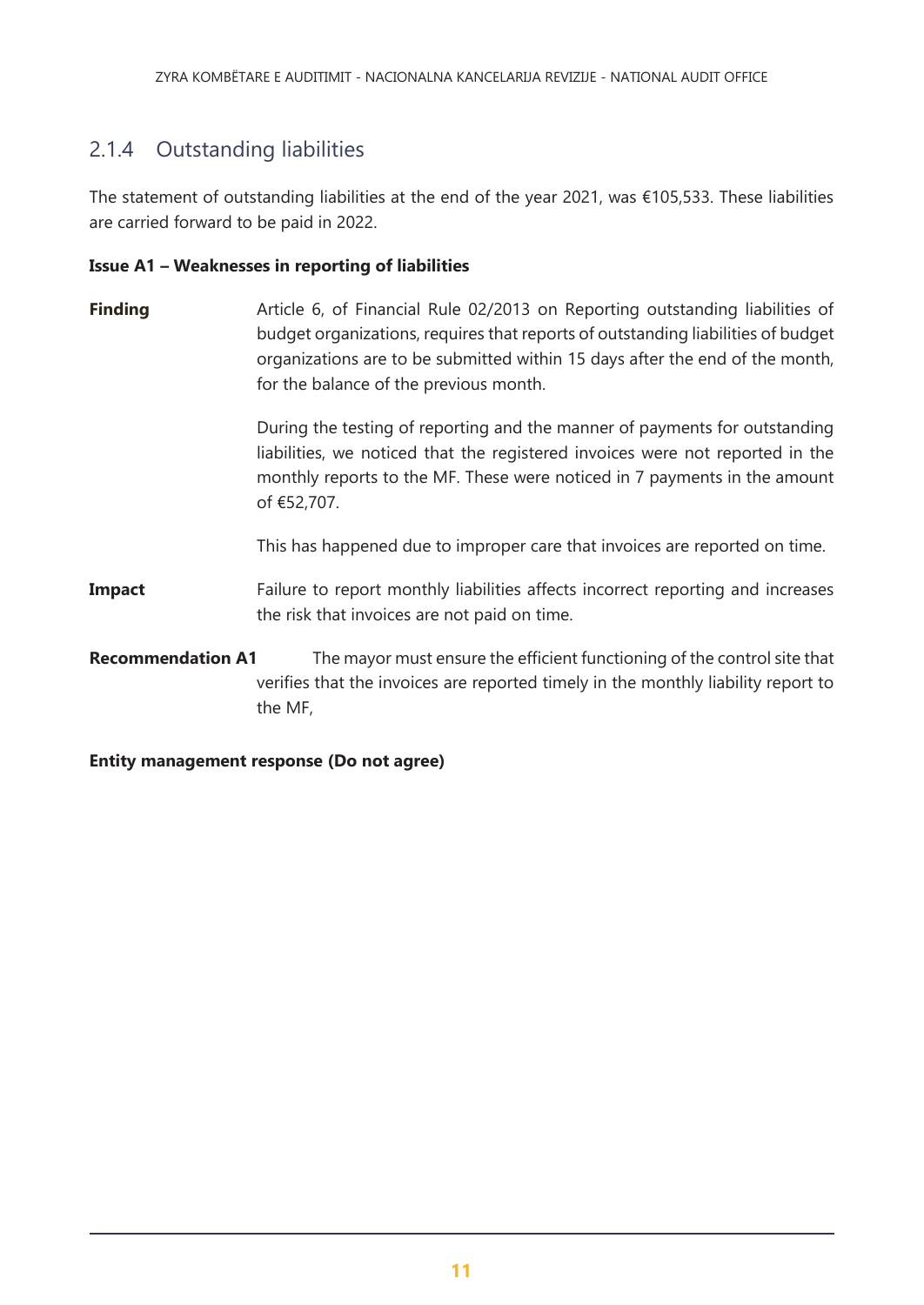## 3 Summary on budget planning and execution

We have taken into consideration sources of budget funds, spending of funds and revenues collected, by economic categories. This is highlighted in the following tables:

| Description                                     | Initial<br>Budget | Final<br>Budget <sup>4</sup> | 2021<br>Outturn          | 2020<br>Outturn | 2019<br>Outturn |
|-------------------------------------------------|-------------------|------------------------------|--------------------------|-----------------|-----------------|
| <b>Sources of Funds</b>                         | 1,546,704         | 1,547,967                    | 1,459,692                | 1,924,110       | 1,883,773       |
| Government Grant -Budget                        | 1,423,902         | 1,385,709                    | 1,370,202                | 1,735,090       | 1,631,395       |
| Funding through borrowing                       |                   | 5,156                        | 5,156                    | 19,215          |                 |
| Carried forward from previous year <sup>5</sup> |                   | 31,830                       | 31,830                   | 94,659          | 87,612          |
| Own Source Revenues <sup>6</sup>                | 122,802           | 122,802                      | 52,504                   | 75,146          | 91,862          |
| <b>External Donations</b>                       |                   | 2,470                        | $\overline{\phantom{0}}$ |                 | 72,904          |

**Table 1. Expenditures by sources of budgetary funds (in €)**

The final budget is higher than the initial budget by €1,263. This increase is as a result of increase of borrowing €5,156, own source revenues from last year €31,830 and donations €2,470, while it was decreased the government grant for €38,193.

In 2021, the Municipality of Junik spent 94% of the final budget or €1,459,692, with a decrease of 2% in comparison to 2020. However, budget execution remains at an unsatisfactory level and explanations for the current position are detailed below.

| Description                                 | Initial       | Final         | 2021      | 2020      | 2019      |
|---------------------------------------------|---------------|---------------|-----------|-----------|-----------|
|                                             | <b>Budget</b> | <b>Budget</b> | Outturn   | Outturn   | Outturn   |
| Spending of funds by economic<br>categories | 1,546,704     | 1,547,967     | 1,459,692 | 1,924,110 | 1,883,773 |
| <b>Wages and Salaries</b>                   | 1,147,799     | 1,114,762     | 1,114,762 | 1,169,345 | 1,110,999 |
| Goods and Services                          | 172,900       | 172,917       | 172,168   | 207,055   | 170,608   |
| Utilities                                   | 36,200        | 36,200        | 29,878    | 32,625    | 29,910    |
| Subsidies and Transfers                     | 30,500        | 30,500        | 21,550    | 40,500    | 30,500    |
| Capital Investments                         | 79,305        | 193,588       | 121,334   | 474,585   | 541,756   |
| Reserves (if any - delete if none)          | 80,000        | -             |           |           |           |

<sup>4</sup> Final budget – the budget approved by the assembly which was subsequently adjusted for by the Ministry of Finance

 $\overline{a}$ 

<sup>5</sup> Own Source Revenues unspent in previous year carried forward into the current year.

<sup>&</sup>lt;sup>6</sup> Receipts used by the entity for financing its own budget.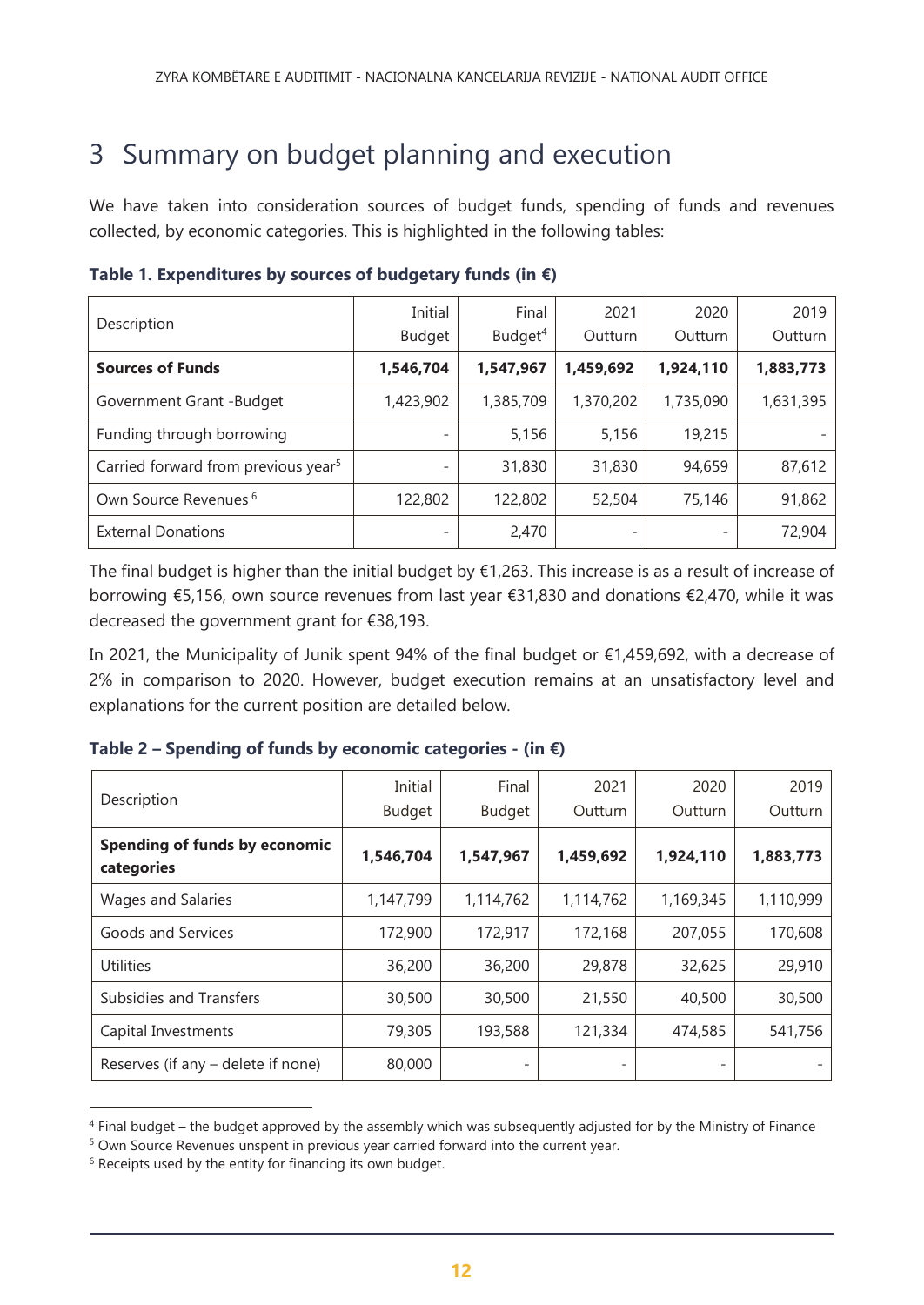

#### **Chart 1. Expenditures by economic categories for year 2021**

Explanations for changes in budget categories are given below:

- The decrease of the budget for Wages and Salaries compared to the initial one was for €33,037. Initially, it was increased with the budget review for the amount €27,285 while it was decreased for €60,322. Expenditure was at 100% of the budget in this category;
- The final budget of the category of utilities had no budgetary changes. Expenditure was at 83% of the budget;
- Similarly, the final budget of subsidies and transfers, had no budgetary changes. In this category the expenditure was 71%; and
- The increase in the capital investment budget compared to the initial one was in the amount of €114,283. This increase was through the government decisions, increase at the government grant for €33,698, own source revenues and the ones carried forward from last year for €78,133, and as well as donations for the amount €2,452. Expenditures in this category were 85% of the budget.

Revenues generated by the municipality in 2021 were in the amount of €139,621. They relate to property tax revenues, revenues from construction permits, administrative fees, from participations, from the exercise of activity, etc.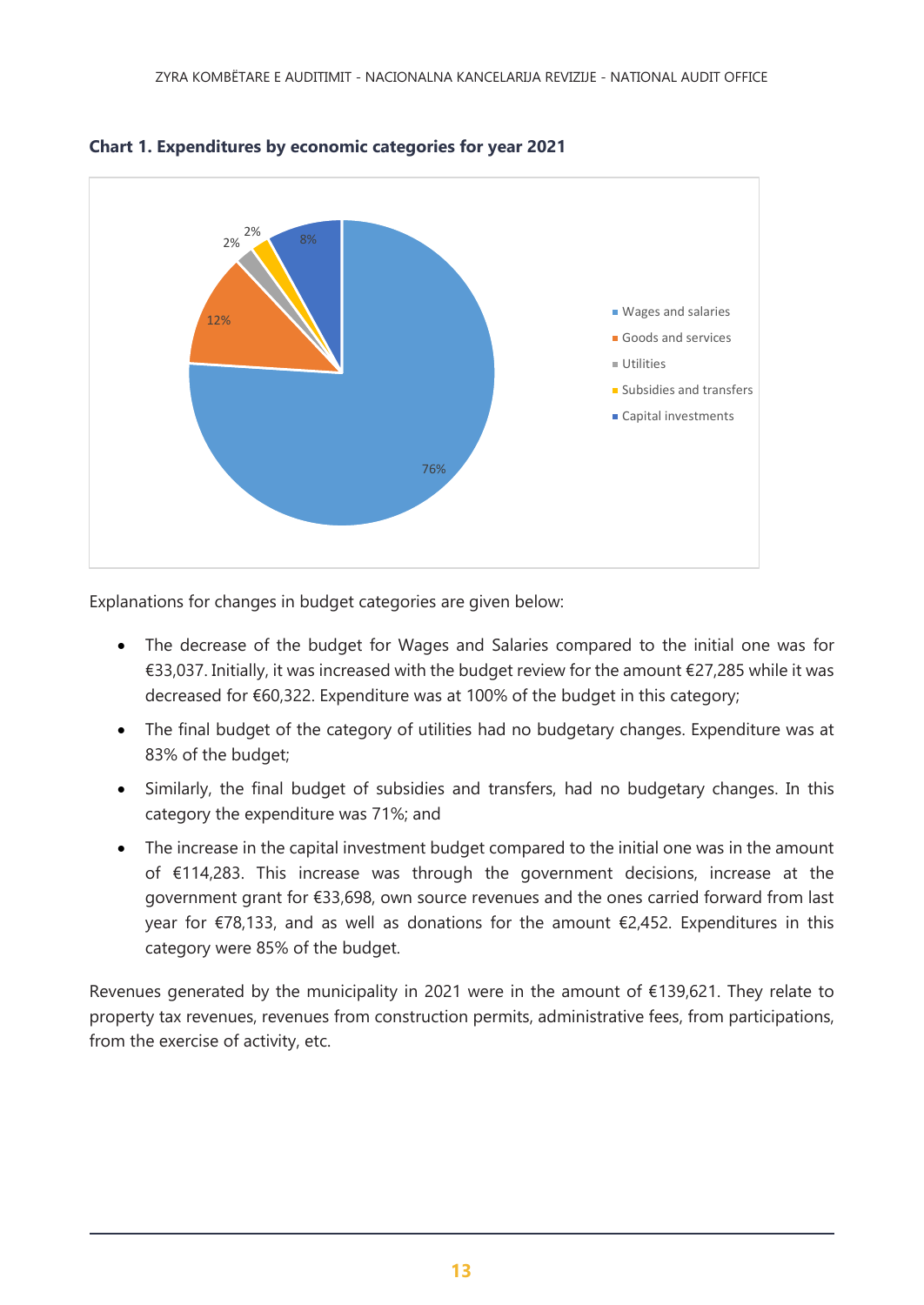### **Table 3. Revenues (in €)**

| Description      | Initial<br>budget | Final<br><b>Budget</b> | 2021<br>Receipts | 2020<br>Receipts | 2019<br>Receipts |
|------------------|-------------------|------------------------|------------------|------------------|------------------|
| Tax revenues     | 69,553            | 69,553                 | 89,599           | 61,375           | 72,283           |
| Non-tax revenues | 53,249            | 53,249                 | 50,022           | 37,576           | 107,533          |
| <b>Total</b>     | 122,802           | 122,802                | 139,621          | 98,951           | 179,816          |

<span id="page-13-0"></span>The total of gathered revenues for 2021, compared to 2020, were higher for 41% or for €40,670.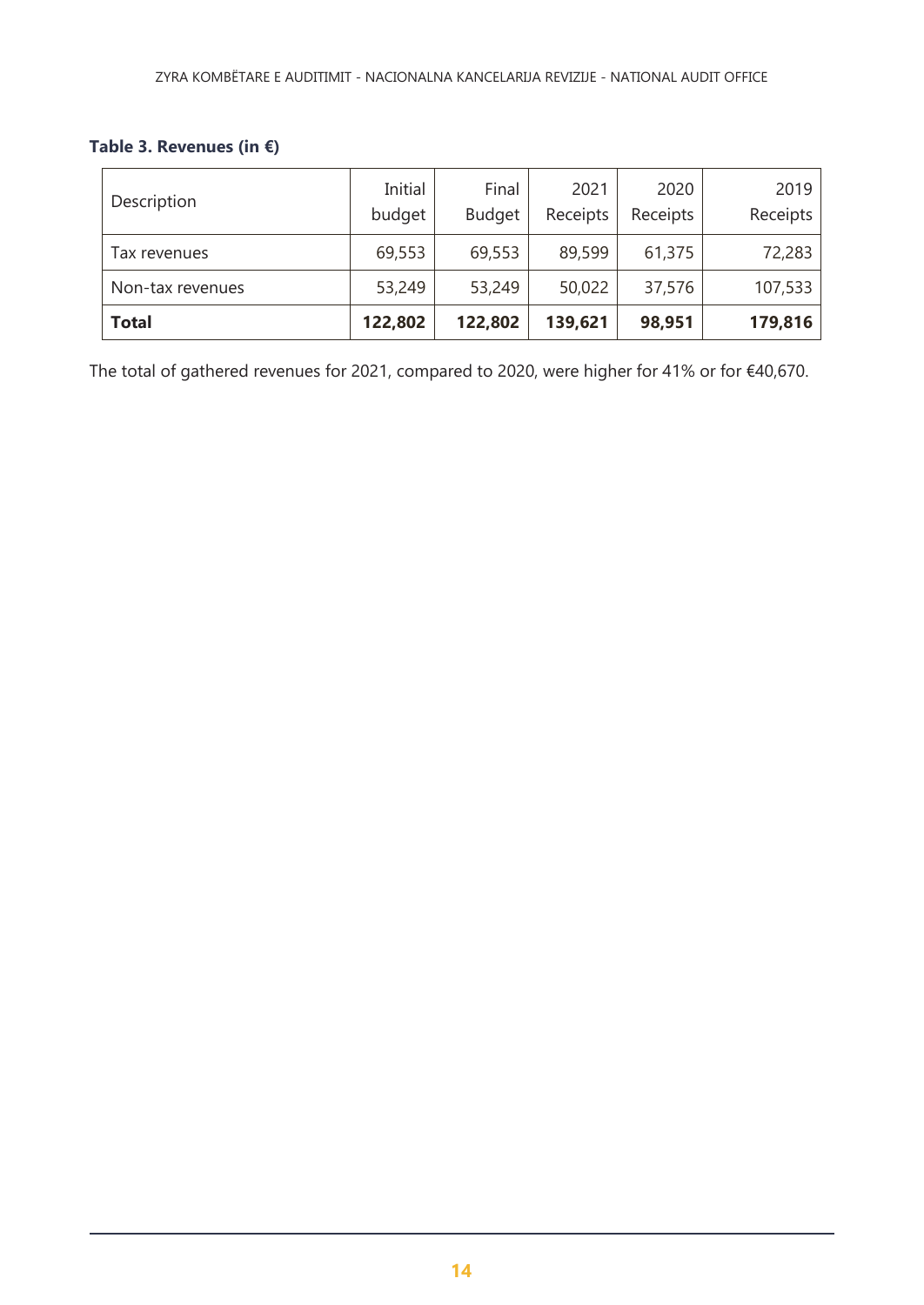# 4 Progress in implementing recommendations

Our audit report on 2020 AFS of has resulted in 6 key recommendations. The Municipality prepared an Action Plan stating how all recommendations will be implemented.

By the end of our 2021 audit, 3 recommendations have been implemented, while for 3 recommendations, implementation did not start, as shown in the following Chart 2. For a more thorough description of the recommendations and how they are addressed, see Table 3 (or Table of recommendations).



### **Chart 2. Progress in implementing prior year's recommendations**

### **Table 4 Summary of prior year's recommendations and 2021**

| <b>No</b> | Audit area               | Recommendations of 2020                                                                                                                                                                                                                       | <b>Actions taken</b>               | <b>Status</b> |
|-----------|--------------------------|-----------------------------------------------------------------------------------------------------------------------------------------------------------------------------------------------------------------------------------------------|------------------------------------|---------------|
|           | Basis for<br>opinion     | The mayor must ensure that all<br>assets are registered, in accordance<br>with the requirements of the<br>regulation on property registration.                                                                                                | There was no such<br>case in 2021. | Implemented   |
| 2         | Goods<br>and<br>services | The Mayor should ensure the<br>improvement of internal controls<br>related to the planning and fair<br>public funds expenditure according<br>to the criteria set for the<br>development of procurement<br>procedures and the legal framework. | There was no such<br>case in 2021. | Implemented   |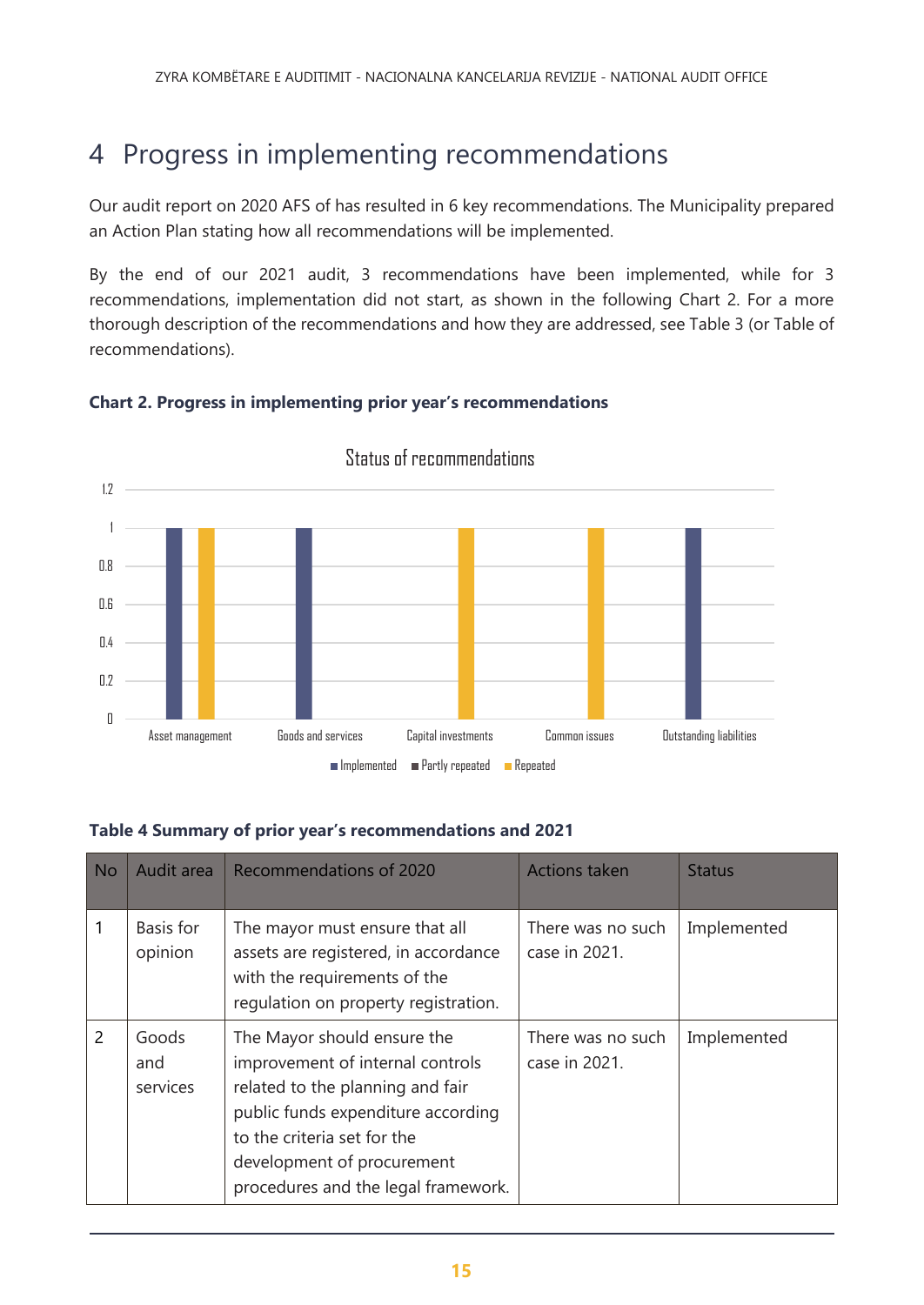| $\overline{3}$ | Capital<br>investmen<br>ts              | The Mayor should ensure that the<br>legal requirements are strictly<br>applied so that the signing of<br>contracts is done in accordance with<br>the planned and approved budget,<br>so that the implementation of<br>projects is completed on time, and<br>at no additional cost. | This year we have<br>noticed similar<br>issues.                      | Implementation<br>did not start |
|----------------|-----------------------------------------|------------------------------------------------------------------------------------------------------------------------------------------------------------------------------------------------------------------------------------------------------------------------------------|----------------------------------------------------------------------|---------------------------------|
| 4              | Common<br>issues                        | The Mayor should ensure the<br>improvement of internal controls so<br>that the process of execution of<br>payments is done in accordance<br>with the financial rules for the public<br>funds expenditure.                                                                          | This year we have<br>noticed similar<br>issues.                      | Implementation<br>did not start |
| 5              | Capital<br>and non<br>capital<br>assets | The Mayor should ensure that the<br>capital asset registers are updated<br>and the depreciation for non-capital<br>assets is calculated.                                                                                                                                           | This year we have<br>the same issue of<br>assets.                    | Implementation<br>did not start |
| 6              | Outstandi<br>ng<br>liabilities          | The mayor must ensure the efficient<br>functioning of the control site that<br>verifies that the payment of invoices<br>is done in accordance with the<br>deadlines set by law.                                                                                                    | During the testing<br>we did not notice<br>any delays in<br>payment. | Implemented                     |

Signatures:

Vlora Spanca, Auditor General

Etika Co L.L.C, (Fatmir Mehmeti authorized person in charge of the company)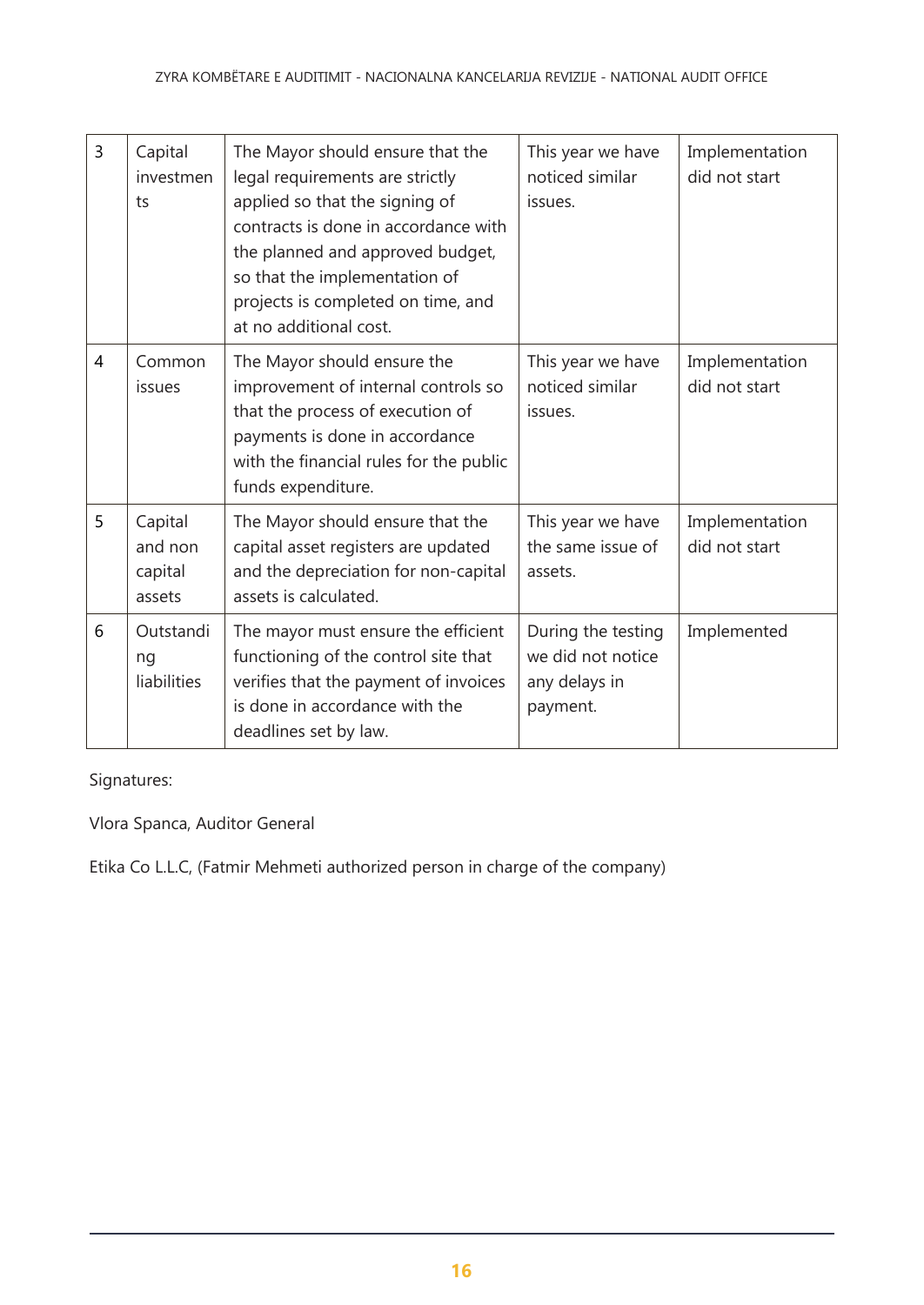# <span id="page-16-0"></span>Annex I: Letter of confirmation/ Comments of BO regarding the audit report

| <b>Issue</b>                                       | <b>Comments from the BO</b>                                                                                                                                                                                                                                                                                                                                                                                                                                                                                                                                                                                                                                                                                                                                                               | <b>KNAO view</b>                                                                                                                                                                                                                                                                                                                                            |
|----------------------------------------------------|-------------------------------------------------------------------------------------------------------------------------------------------------------------------------------------------------------------------------------------------------------------------------------------------------------------------------------------------------------------------------------------------------------------------------------------------------------------------------------------------------------------------------------------------------------------------------------------------------------------------------------------------------------------------------------------------------------------------------------------------------------------------------------------------|-------------------------------------------------------------------------------------------------------------------------------------------------------------------------------------------------------------------------------------------------------------------------------------------------------------------------------------------------------------|
| Issue 1: Weaknesses in<br>reporting of liabilities | Based on Article 5 of Financial<br>Rule 02/2013 on reporting<br>outstanding liabilities of<br>budget organizations point 1, I<br>quote "In accordance with<br>provisions of article 39<br>paragraph 1 of LMFPA, a<br>payment of a budget<br>organization is considered to<br>be in arrears if the invoice has<br>not been paid 30 days after<br>receipt of invoice. Therefore, I<br>consider that none of the<br>invoices mentioned during<br>your testing have passed 30<br>days from the date of receipt<br>until the date of their<br>declaration. We as a Budget<br>Organization have declared on<br>a regular basis, for unpaid<br>invoices and contractual<br>obligations. in two separate<br>reports according to the legal<br>deadlines for reporting<br>outstanding liabilities. | The Municipality has given<br>clarifications and indicated<br>the circumstances that<br>have led to the situation<br>ascertained by the audit.<br>However, it has not<br>provided us with any<br>evidence or other proofs to<br>show a situation other than<br>that found by the audit.<br>Therefore the finding and<br>recommendation remains<br>the same. |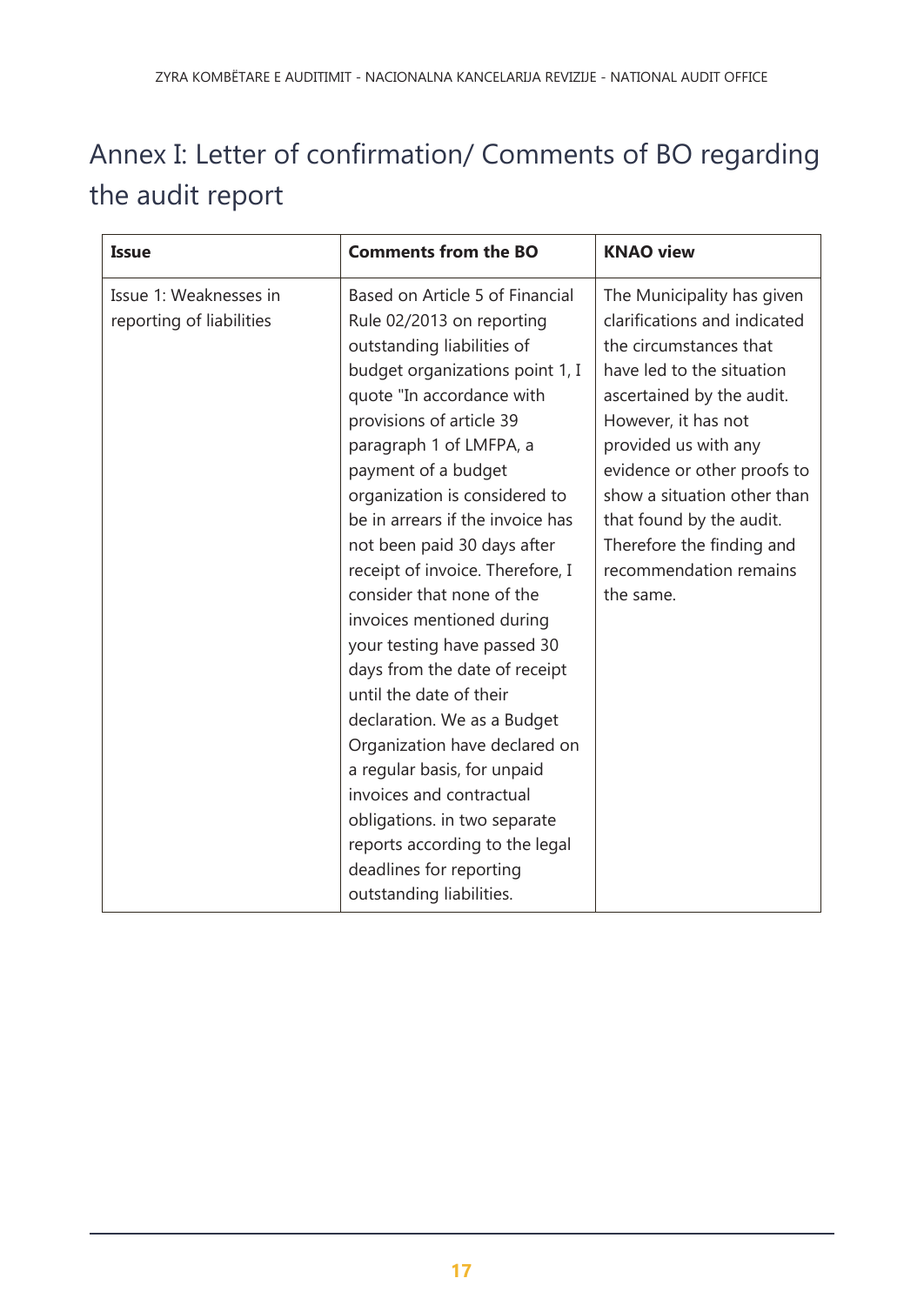**BENZ THOSOVE SALE NUCLE OF BOSCH**  $1.51$ D2/Nr. 7 Ne Libn Data REPUBLIKA E KOSOVÉS - REPUBLIKA KOSOVA - REPUBLIC OF KOSOVA KOMUNA JUNIK - OPŠTINA JUNIK-MUNICIPALITY OF JUNIK LETËR E KONFIRMIMIT Për pajtueshmërinë me gjetjet e Auditorit të Përgjithshëm për vitin 2021 dhe për

zbatimin e rekomandimeve

#### Për: Zyrën e Kombëtare të Auditimit

Të nderuar,

Përmes kësaj shkrese, konfirmoj se:

- · Kam pranuar draft raportin e Zyrës Kombëtare të Auditimit për Auditimin e Pasqyrave Financiare të Komunës së Junikut, për vitin 2021 (në tekstin e mëtejmë "Raporti");
- · Pajtohem me gjetjet dhe rekomandimet dhe nuk kam ndonjë koment për përmbajtjen e Raportit por kemi vetëm një koment lidhur me Çështjen A1, të Bashkangjitur ne Shtojcën I të Letër konfirmimit si dhe:
- Brenda 30 ditëve nga pranimi i Raportit final, do t'ju dorëzoj një plan të veprimit  $\ddot{\phantom{1}}$ për zbatimin e rekomandimeve, i cili do të përfshijë afatet kohore dhe stafin përgjegjës për zbatimin e tyre.

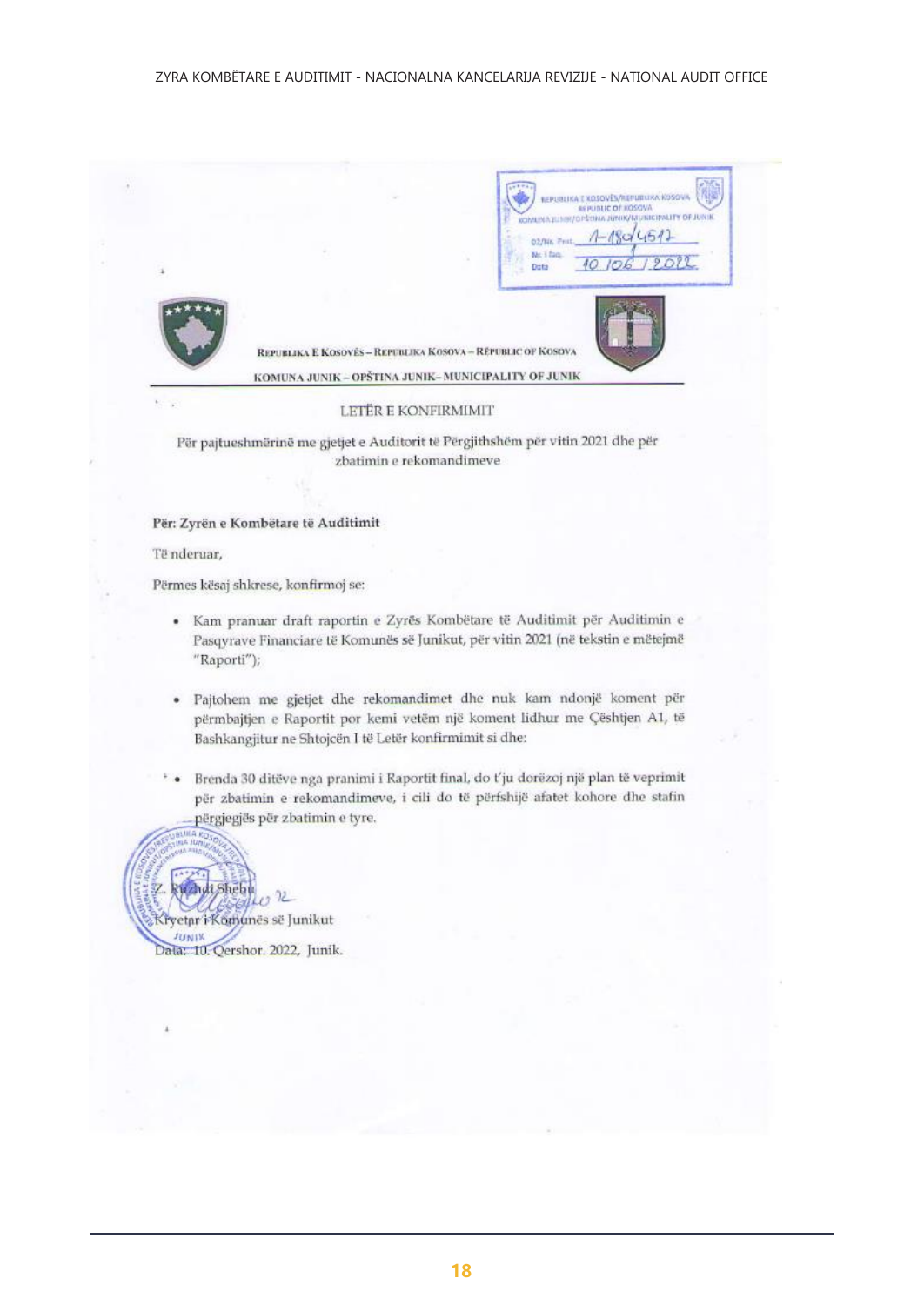# <span id="page-18-0"></span>Annex II: Explanation regarding different types of opinion applied by NAO and other parts of the Auditor's Report

Auditor's Report on the financial statements<sup>7</sup> should contain a clear expression of opinion referring to financial statement, based on conclusions drawn from the evidence obtained during the audit. Where the audit is conducted to assess also conformance with legislation and other regulations the auditors have an additional responsibility to report on compliance with authorities<sup>8</sup>. Such opinion should be separated from the opinion whether financial statements are true and fair, i.e. the opinion may be modified with respect to compliance issue(s) but still be unmodified in reference to credibility of the financial statements (or vice versa).

For the purpose of concluding whether an opinion on the financial statements is modified or unmodified an auditor should assure himself/herself whether audit results include or not (a) detected material or pervasive misstatement(s) or potential one(s) presumed in the event of a limitation of scope.

A misstatement is a difference between the reported amount, classification, presentation, or disclosure of a financial statement item and the amount, classification, presentation, or disclosure that is required for the item to be in accordance with the applicable financial reporting framework. Misstatements can arise from error or fraud.

### **(extract from ISSAI 200)**

### Forms of opinion t

### **Unmodified opinion**

 $\overline{a}$ 

It is formulated when no misstatements or non-compliance were detected or misstatements and/or non-compliance were detected, a single one or aggregate, that do(es) not equal or exceed the level of materiality for the financial statements as a whole or (a) misstatement(s) and/or non-compliance detected within a certain class of transactions do(es) not equal or exceed the level of lower materiality established for this class of transactions. It is also formulated if there is no limitation of scope or a limitation of scope may not lead to omission of (a) material misstatement(s) and/or noncompliance).

Limitation of scope occurs when an auditor is unable to obtain sufficient appropriate audit evidence to conclude that the financial statements as a whole are free from material misstatement.

 $<sup>7</sup>$  Financial statements in the public sector include also the statement(s) of budget execution</sup>

 $8$  Compliance with authorities: compliance with laws, rules, regulations, standards, or good practices.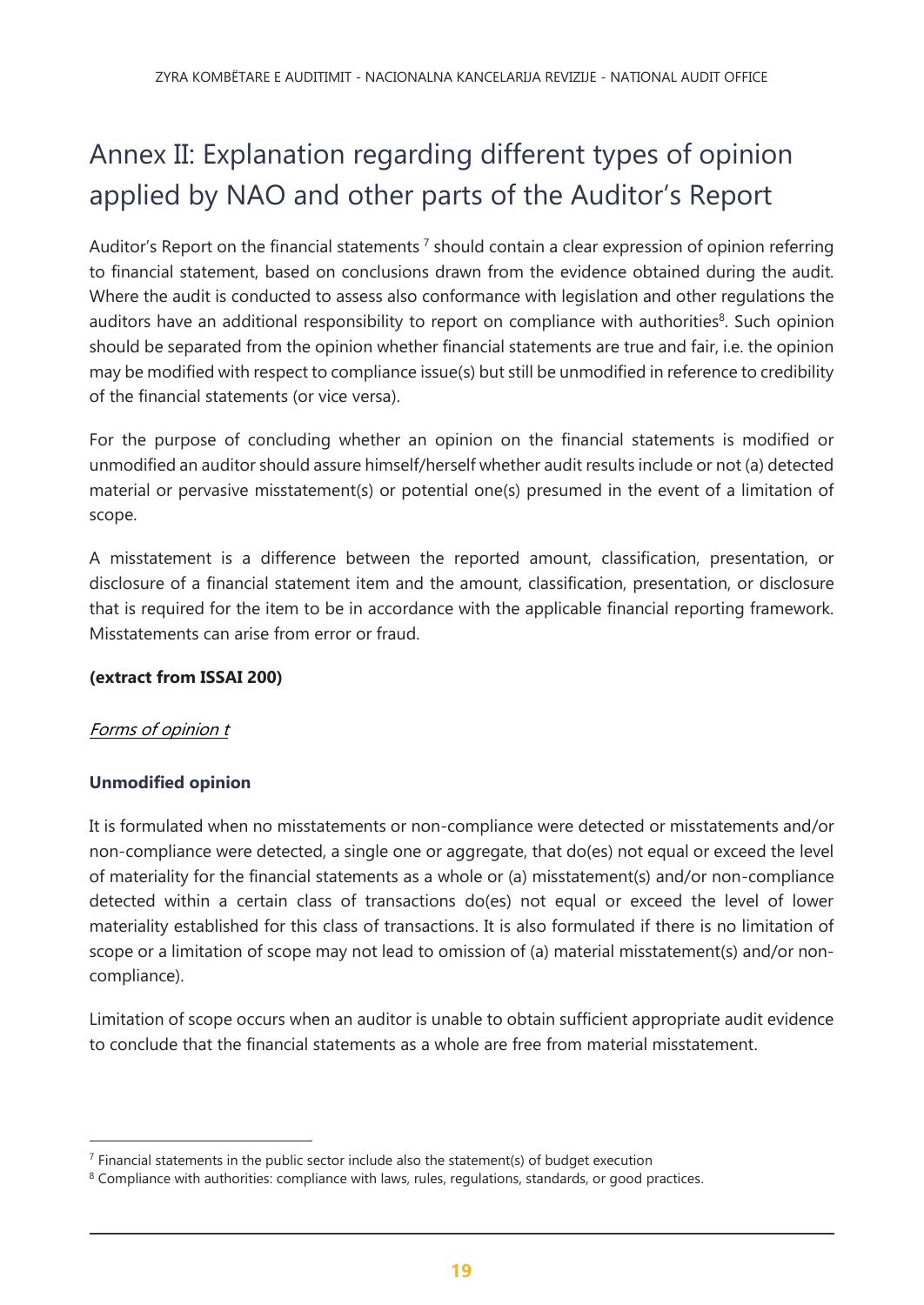The auditor should express **an unmodified opinion if** it is concluded that the financial statements are prepared, in all material respects, in accordance with the applicable financial framework.

#### Modifications to the opinion in the auditor's report

The auditor should modify the opinion in the auditor's report if it is concluded that, based on the audit evidence obtained, the financial statements as a whole are not free from material misstatement and/or non-compliance, or is unable to obtain sufficient appropriate audit evidence to conclude that the financial statements as a whole are free from material misstatement and/or non-compliance, the auditor should modify the opinion in the auditor's report. A modified opinion may be:

- Modified (qualified)
- Adverse, or
- **Disclaimer**

#### **Qualified opinion**

It is formulated when misstatement and/or non-compliance were detected, a single one or aggregate, that equals or exceeds the level of materiality for the financial statements as a whole or (a) misstatement(s) and/or non-compliance detected within a certain class of transactions equals or exceeds the level of lower materiality established for this class of transactions. It is also formulated if there is a limitation of scope that may not lead to omission of (a) material misstatement(s).

#### **Adverse opinion**

It is formulated when misstatement and/or non-compliance were detected, a single one or aggregate, that pervasively exceeds the level of materiality for the financial statements as a whole or (a) misstatement(s) and/or non-compliance detected within a certain class of transactions pervasively exceeds the level of lower materiality established for this class of transactions.

"Pervasive is a term used, in the context of misstatements and/or non-compliance, to describe the effects of misstatements and/or non-compliance on the financial statements or the possible effects on the financial statements of misstatements and/or non-compliance, if any, that are undetected due to an inability to obtain sufficient appropriate audit evidence. Pervasive effects on the financial statements are those that, in the auditor's judgment:

- a) Are not confined to specific elements, accounts or items of the financial statements
- b) If so confined, represent or could represent a substantial proportion of the financial statements; or
- c) In relation to disclosures, are fundamental to users' understanding of the financial statements.